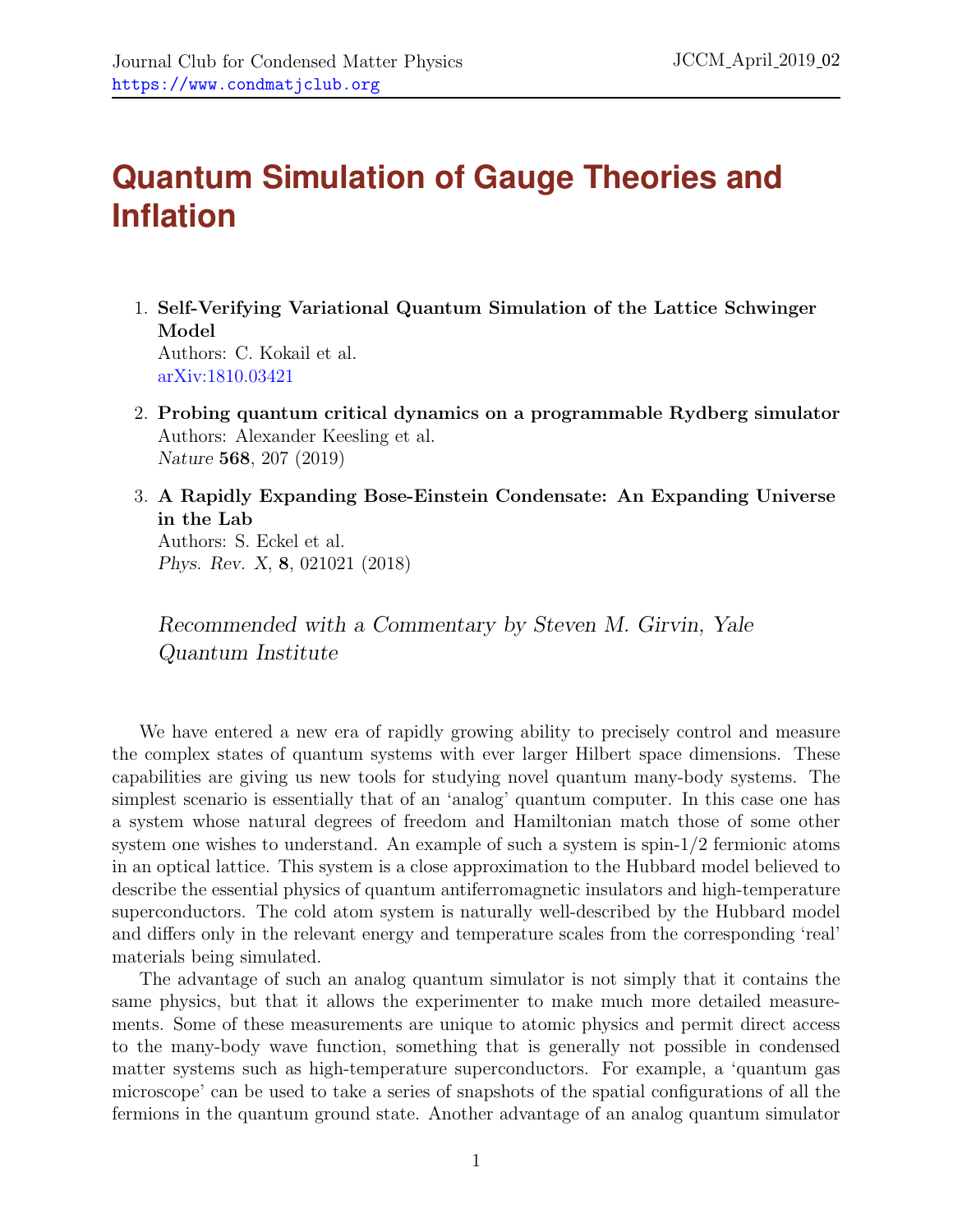is that typically one has at least some level of control over the Hamiltonian parameters. For example, in the case of an optical lattice, the experimenter can change the depth of the optical lattice potential by adjusting the laser intensity. This in turn adjusts the tunneling amplitude between sites since it depends sensitively on the barrier height set by the depth of the optical potential. Other atomic physics techniques (e.g. Feshbach resonances) can be used to adjust the interaction strength between the fermions.

With increasing levels of control it is possible to synthesize Hamiltonians that differ from the 'natural' Hamiltonian of the analog computer. For example periodic 'Floquet' modulation of some Hamiltonian terms can be used to create artificial gauge fields which vary from site to site and make neutral atoms in an optical lattice behave as if they were charged particles in a very strong magnetic field.

The ultimate limit of control is embodied in the universal quantum computer. Such a machine can be programmed to execute any possible unitary transformation on its own quantum state. Thus it can simulate time evolution under any possible Hamiltonian for its degrees of freedom. Using the fact that measurements cause partial state collapse, such a machine can even simulate any possible dissipative bath to which its degrees of freedom can be connected. It is thus a truly universal quantum device. It could for example use two-level qubits to simulate spin S objects (not just  $S = 1/2$ ), hard- and soft-core bosons, as well as fermions. Given universal control, it could simulate a lattice fermion model in arbitrary spatial dimension  $d$  using physical qubits laid out in 1, 2 or 3 physical dimensions.

Kokail et al. use a programmable 20-qubit trapped-ion quantum simulator to create a variational approximation to the ground state of the lattice Schwinger model–a lattice gauge theory of 1+1-D electrodynamics that happens to be exactly soluble. This is a hybrid simulator in which the quantum system is used as a 'co-processor' that is called upon by a classical processor to executes the calculation of the variational energy for a parameterized trial wave function. The classical processor then handles the variational optimization of parameters. The quantum co-processor is not an analog realization of the Schwinger Hamiltonian, but rather a digitally programmable system whose quantum gates create the desired variational state.

The optimal variational state generated by the finite-depth (up to depth 6 with up to 15 variational parameters) gate circuit has fidelity approaching 0.8 with the exact ground state for 20 spins (0.9 for 16 spins) and this number has been further improved since the preprint was posted (P. Zoller, private communication). One additional feature of this experiment is that the quality of the variational estimate for the ground state energy can be determined from the fluctuations in the measured energy. The energy variance approaches zero as the variational state approaches an energy eigenstate.

Keesling et al. use a different hardware platform consisting of a 1D array of  $51^{87}$ Rb atoms to study the quantum Kibble-Zurek mechanism. Each atom acts as an effective two-level system consisting of the atomic ground state and a particular highly-excited Rydberg state. The collection of interacting qubits can be utilized to study the real-time non-equilibrium critical dynamics of several different models with  $Z_n$  symmetry, the simplest of which is the transverse field Ising model with  $Z_2$  symmetry. When the system is driven through the quantum phase transition at various finite rates (by varying tuning parameters in the Hamiltonian), the measured density of domain walls scales as a power of the rate, with the power-law exponent depending on the equilibrium correlation length exponent and the